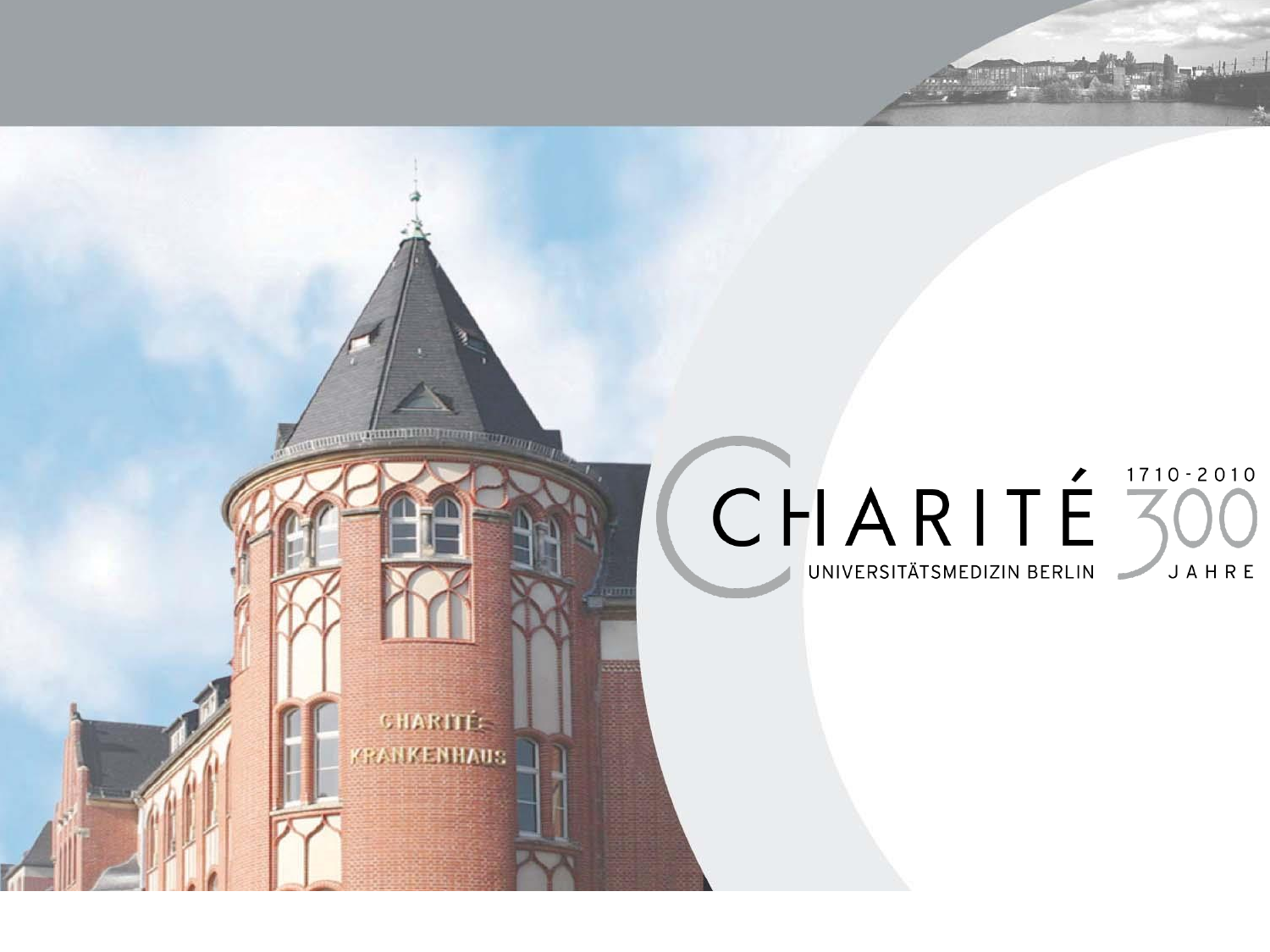

**Institute of Clinical Pharmacology and Toxicology Charité – Universitätsmedizin Berlin**

# Evaluation of postnatal anomalies

Ibrahim Chahoud Konstanze Grote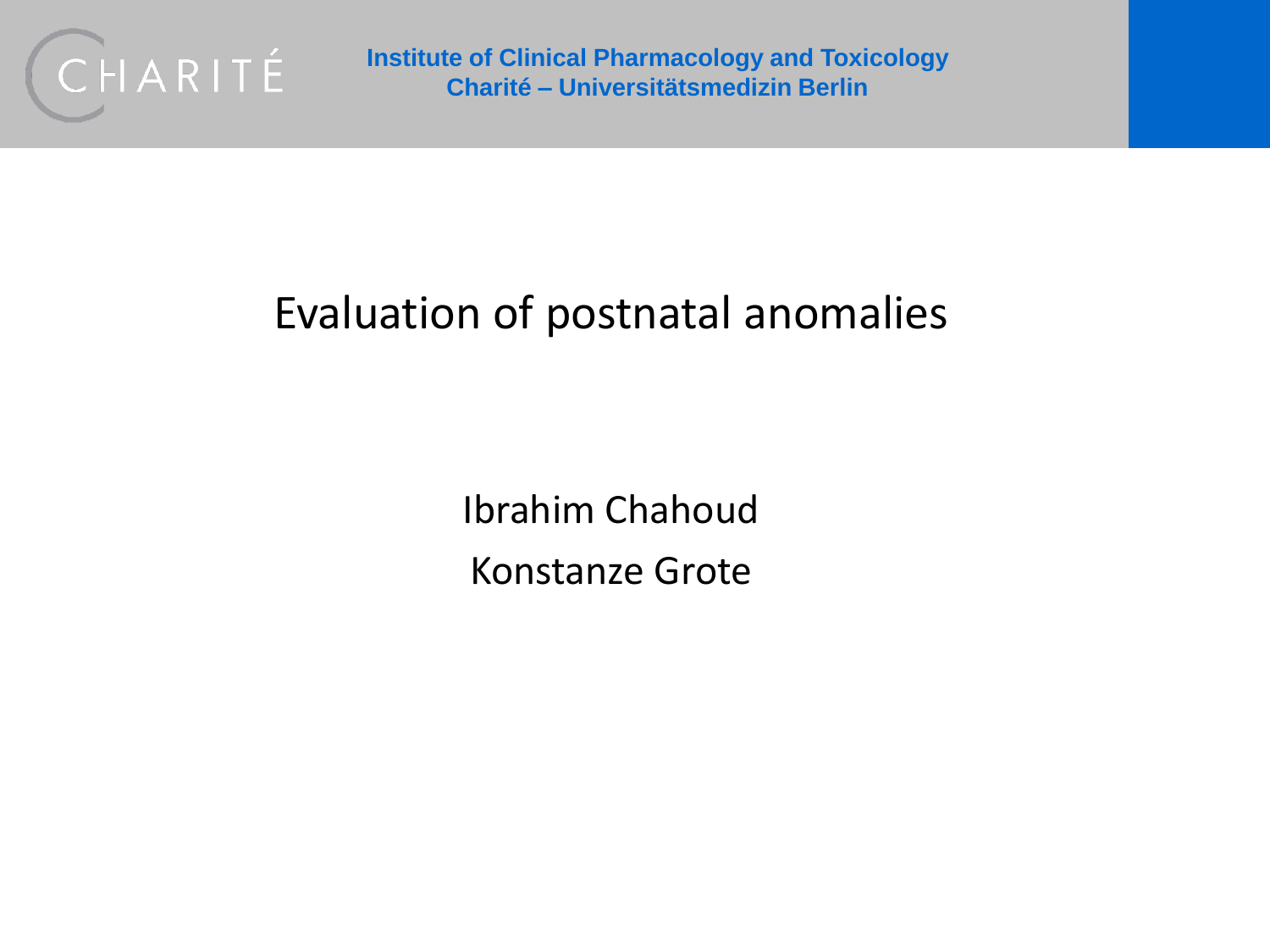### Aim

Objectives:

- Evaluation of permanence of anomalies for their classification
- Presentation of examplary data on skeletal anomalies with suggestions for classification
- Perspective for future approach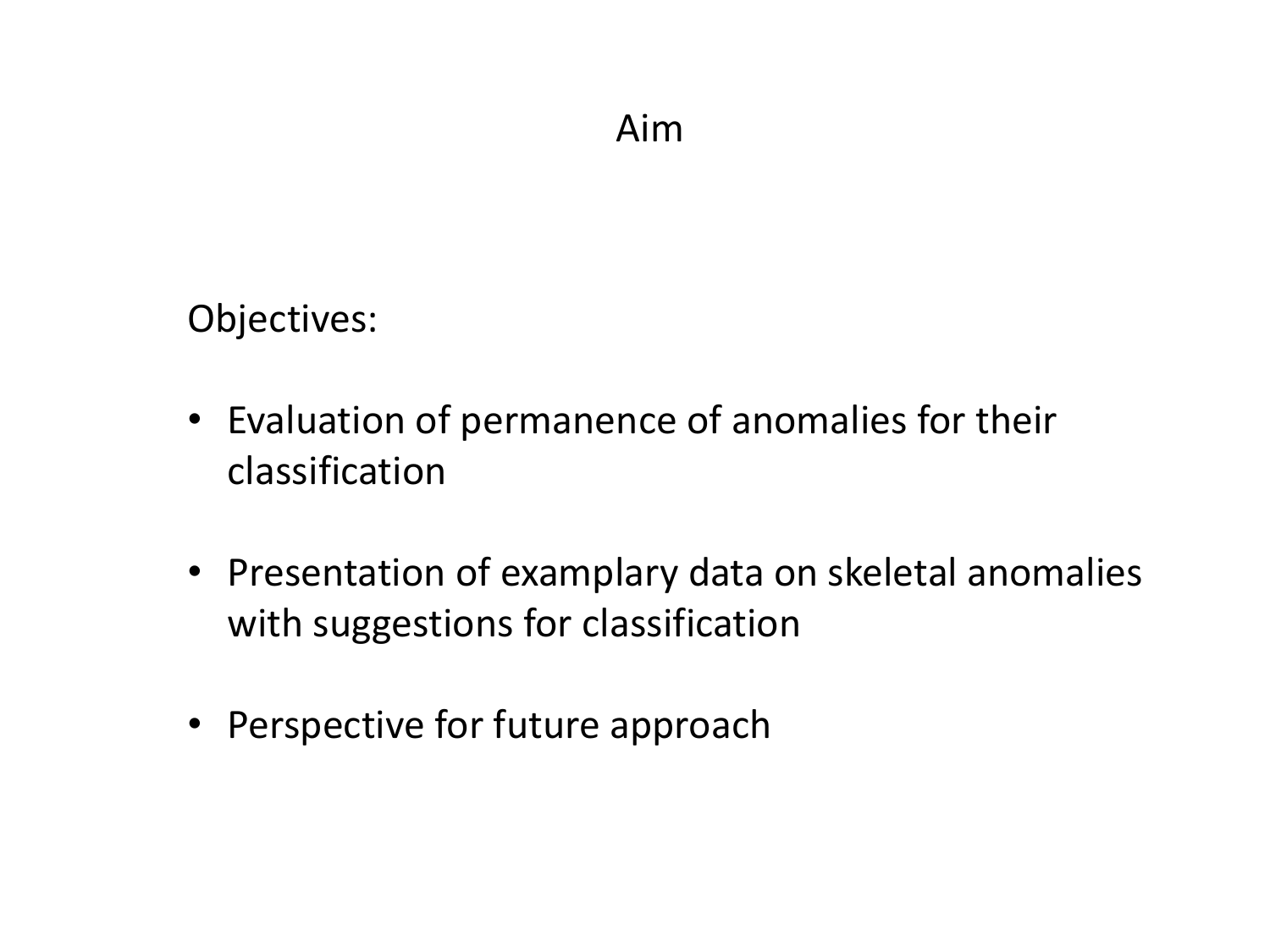### Definition of malformation

"Malformation is a **permanent** structural change that is likely to adversely affect the survival or health of the species under investigation"

[Chahoud et al., 1998, Reprod Toxicol, 13(1): 77-82].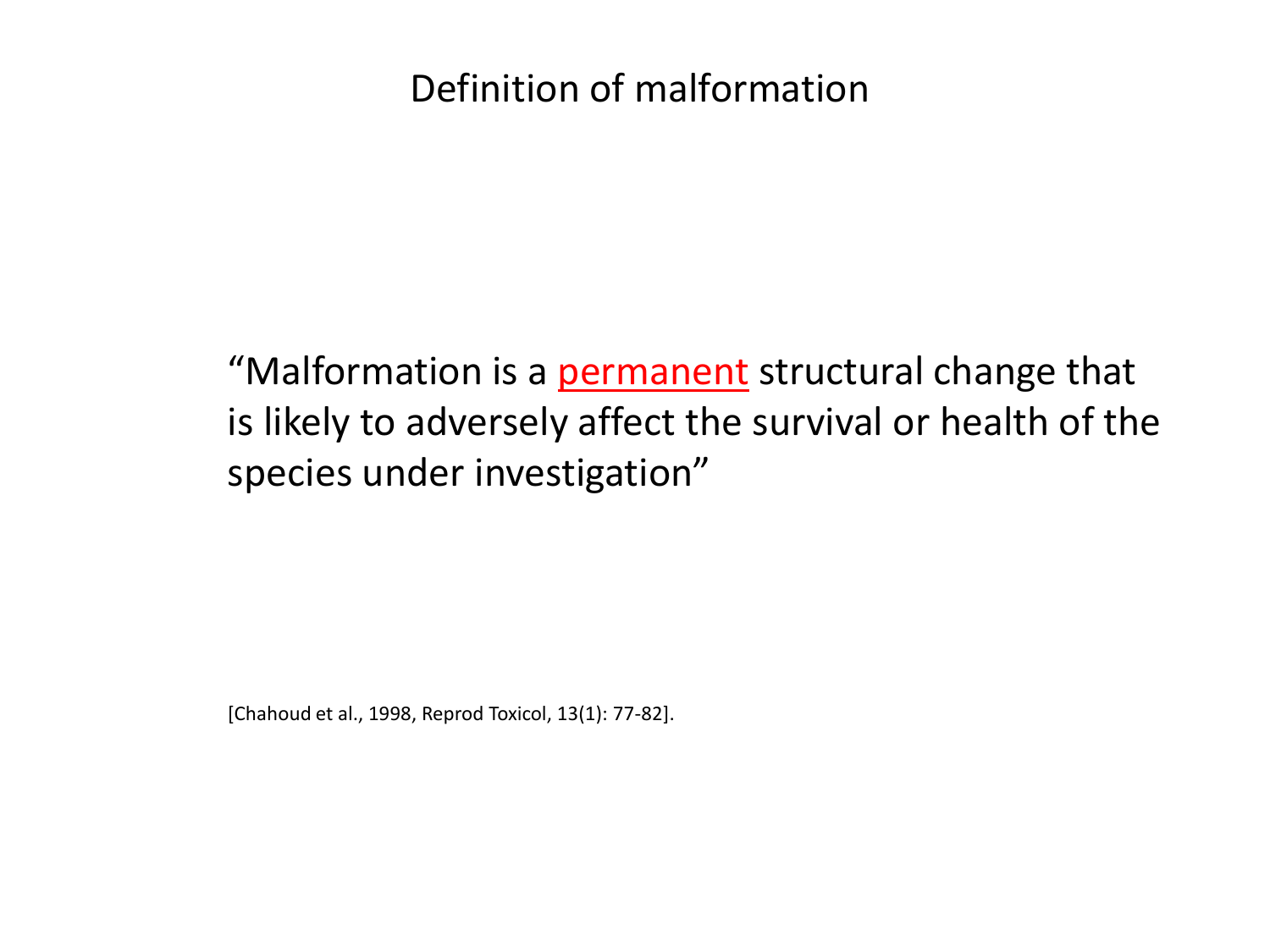# Evaluation of permanence of anomalies for their classification

• The permanence of anomalies can only be evaluated in postnatal studies

• Up to today there is still a lack of data from postnatal evaluations of skeletal anomalies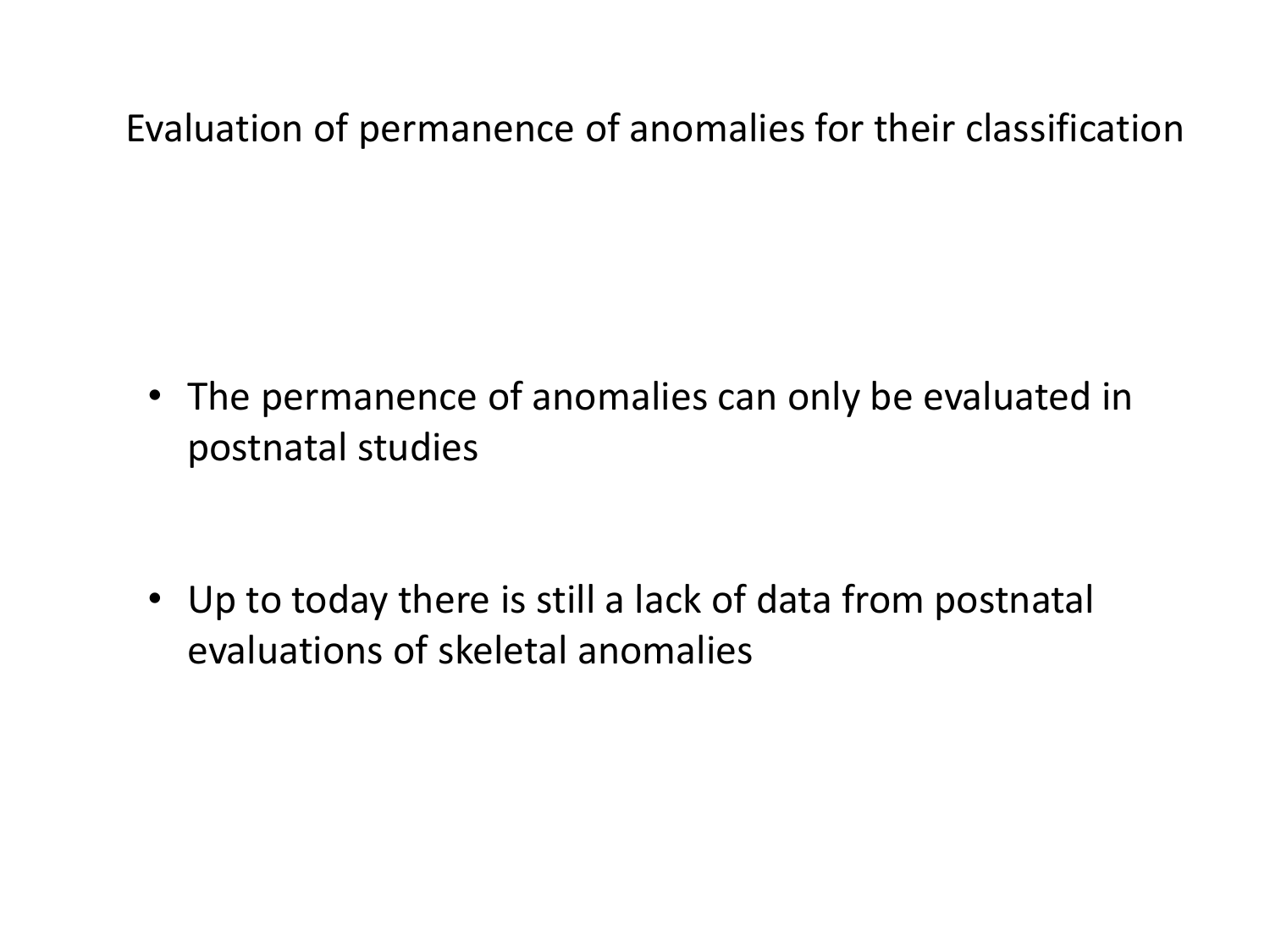# Presentation of examplary data on skeletal anomalies with suggestions for classification

Methods:

- Substance: 5-Fluoro-2'-deoxyuridine (FUDR), well-characterized teratogenic agent
- Animals: pregnant Wistar rats
- Treatment: single gavage on GD day 11
- Evaluation of vertebral anomalies on GD 21, PND 7 and PND 21
- Staining of cartilage and bone (Double staining)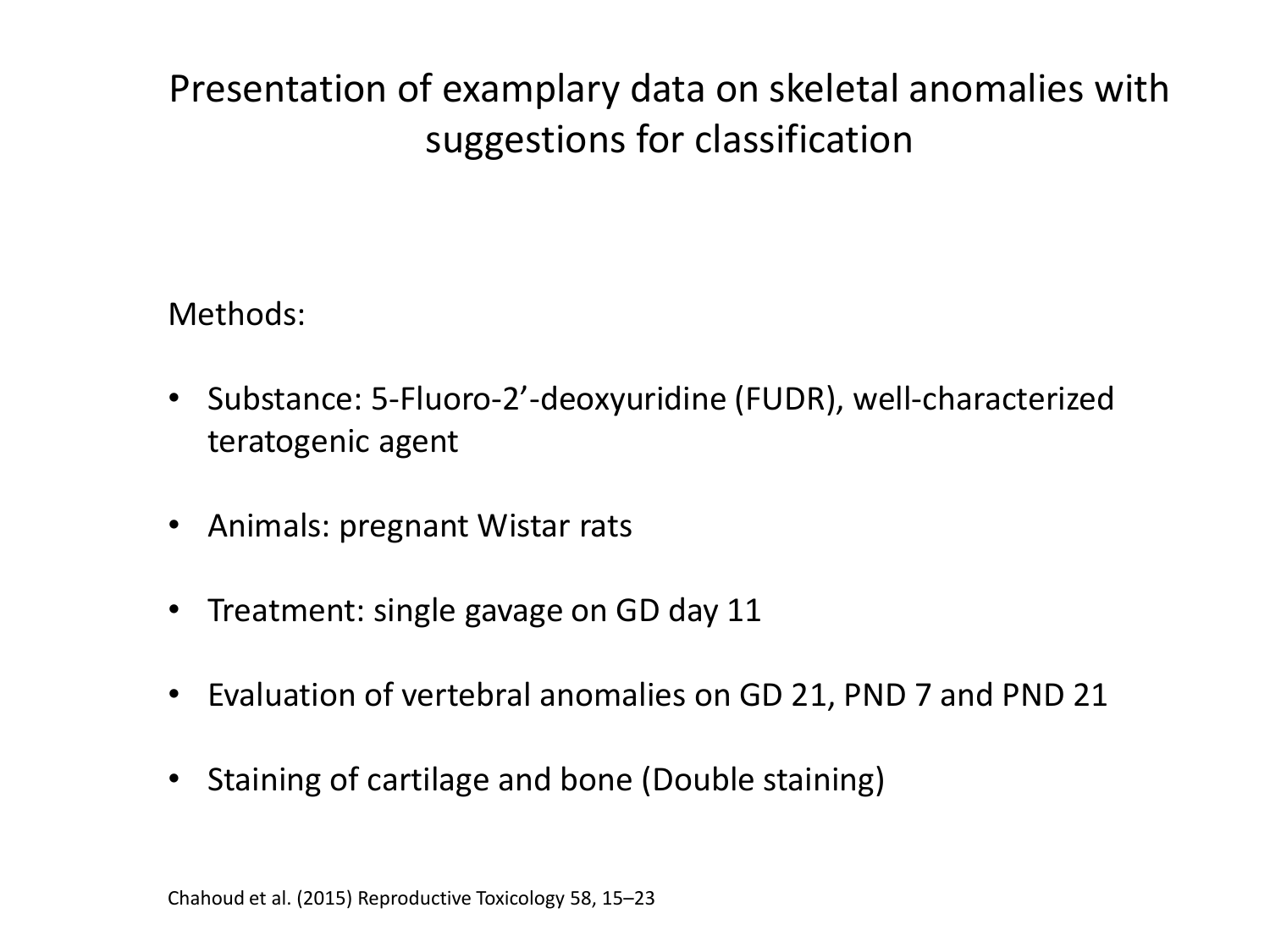### Overview examined vertebrae

| <b>Day of Examination</b>  |             | <b>GD 21</b> |             | PND <sub>7</sub> | <b>PND 21</b> |         |  |
|----------------------------|-------------|--------------|-------------|------------------|---------------|---------|--|
| Group                      | <b>FUDR</b> | Control      | <b>FUDR</b> | Control          | <b>FUDR</b>   | Control |  |
| <b>Number of offspring</b> | 233         | 117          | 308         | 145              | 274           | 86      |  |
|                            |             |              |             |                  |               |         |  |
|                            |             |              |             |                  |               |         |  |
| Number of vertebrae*       |             |              |             |                  |               |         |  |
|                            |             |              |             |                  |               |         |  |
| Cervical vertebrae         | 1631        | 819          | 2156        | 1015             | 1918          | 602     |  |
|                            |             |              |             |                  |               |         |  |
| Thoracic vertebrae         | 3029        | 1521         | 4004        | 1885             | 3562          | 1118    |  |
| Lumbar vertebrae           | 1398        | 702          | 1848        | 870              | 1644          | 516     |  |
| Sacral vertebrae           | 932         | 468          | 1232        | 580              | 1096          | 344     |  |
| <b>Total</b>               | 6990        | 3510         | 9240        | 4350             | 8220          | 2580    |  |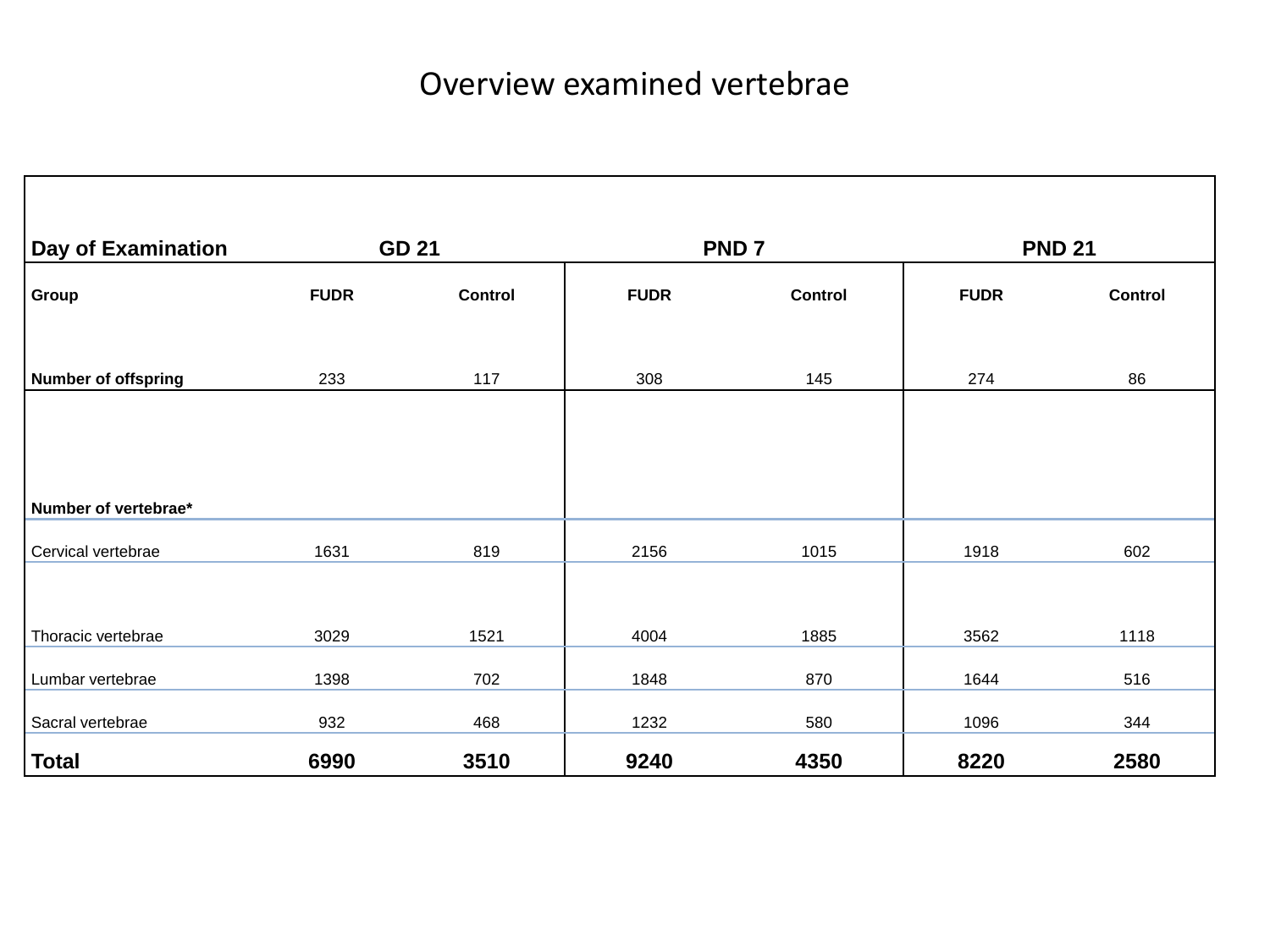## Results: cervical vertebrae

#### Treatment: FUDR

|                         |                         |                              | <b>GD 21</b>                        |                                         | PND <sub>7</sub>             |                                     |                                        | <b>PND 21</b>                |                                     |                                        |
|-------------------------|-------------------------|------------------------------|-------------------------------------|-----------------------------------------|------------------------------|-------------------------------------|----------------------------------------|------------------------------|-------------------------------------|----------------------------------------|
| <b>Region</b>           | Anomaly                 | Examined<br>Vertebrae<br>(n) | Vertebrae<br>with<br>Anomaly<br>(n) | Vertebrae<br>with<br>Anomaly<br>$(\% )$ | Examined<br>Vertebrae<br>(n) | Vertebrae<br>with<br>Anomaly<br>(n) | Vertebrae<br>with<br>Anomaly<br>$(\%)$ | Examined<br>Vertebrae<br>(n) | Vertebrae<br>with<br>Anomaly<br>(n) | Vertebrae<br>with<br>Anomaly<br>$(\%)$ |
| <b>Cervical centrum</b> | unossified              | 1631                         | 1387                                | 85.04                                   | 2156                         | 6                                   | 0.28                                   | 1918                         | 13                                  | 0.68                                   |
|                         | dumbbell-shaped         | 244                          | 6                                   | 2.46                                    | 2150                         | 9                                   | 0.42                                   | 1905                         | 24                                  | 1.26                                   |
| <b>Proc.odontoideus</b> | unossified              | 233                          | 220                                 | 94.42                                   | 308                          | 0                                   | 0.00                                   | 274                          | $\pmb{0}$                           | 0.00                                   |
|                         | asymmetric ossification | 13                           | 0                                   | 0.00                                    | 308                          | 106                                 | 34.42                                  | 274                          | 49                                  | 17.88                                  |
|                         | bipartite ossification  | 13                           | 0                                   | 0.00                                    | 308                          | 174                                 | 56.49                                  | 274                          | 164                                 | 59.85                                  |
|                         | dumbbell-shaped         | 13                           | 0                                   | 0.00                                    | 308                          | 96                                  | 31.17                                  | 274                          | 70                                  | 25.55                                  |

\* p < 0.05 one-tailed Yates' continuity corrected chi-square test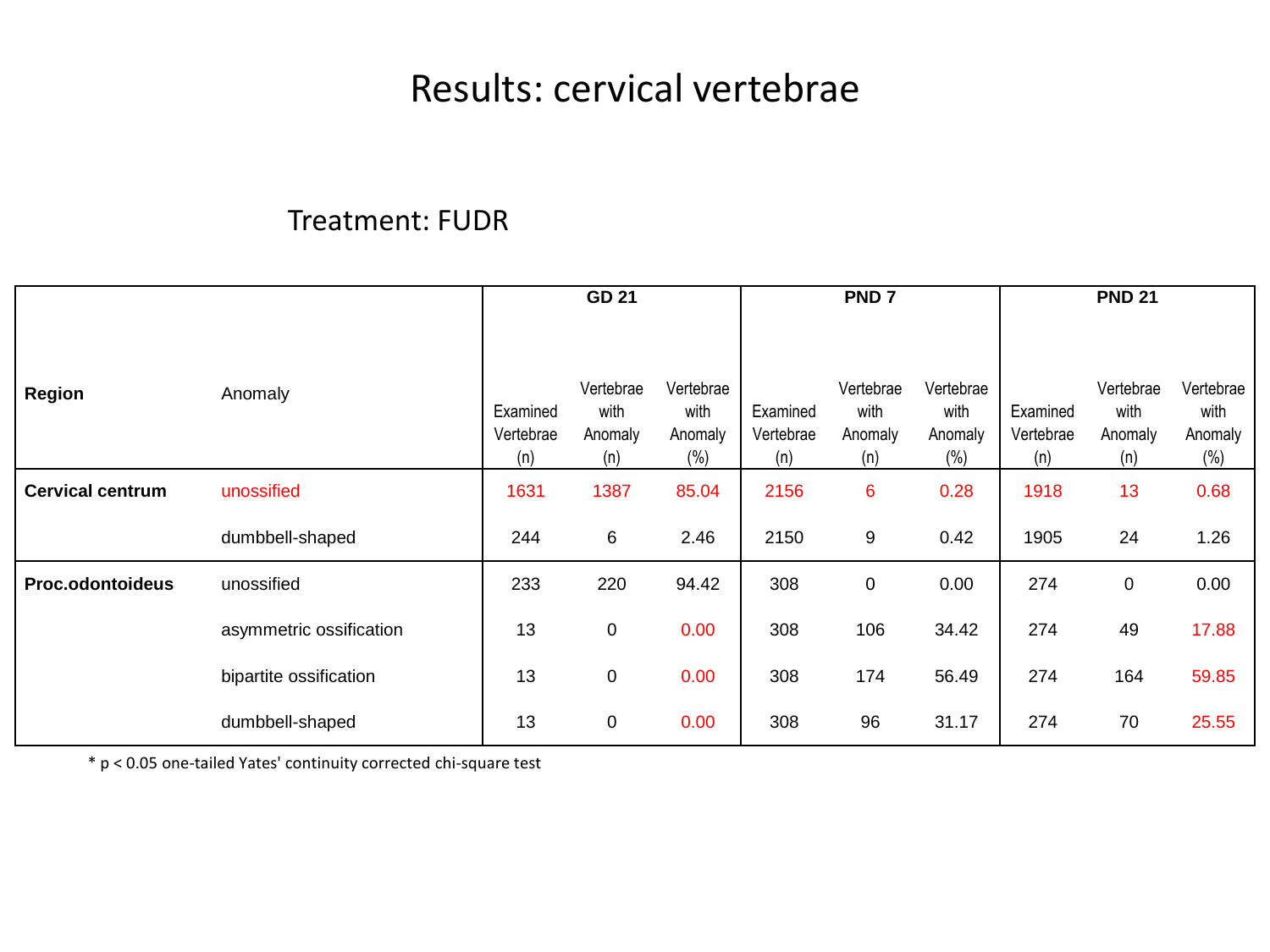

Fig 1 a-b Grade of ossification in cervical vertebrae on GD 21. Fig. 1a demonstrates ossified cervical centers with different grades of ossification. Fig. 1b shows unossified cervical centers. At = atlas,  $Ax = axis$ ,  $C3-C7 = cervical$ vertebrae. The box indicates the regions without ossification centers.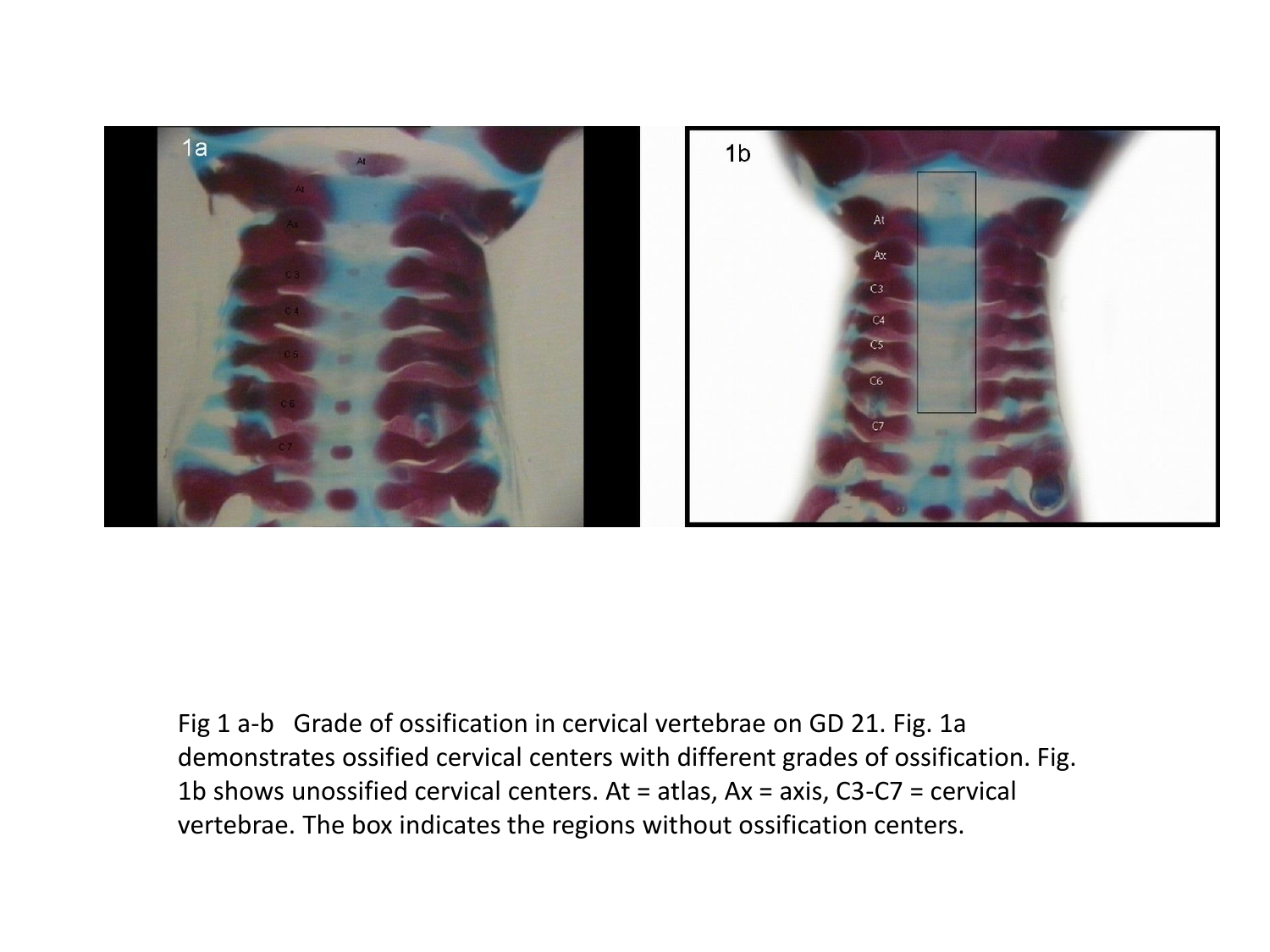

Fig 2 a-b Grade of ossification in cervical vertebrae on PND7. Fig. 2a illustrates ossified cervical centers. Fig. 2b depicts absent cervical center on CC2. At = atlas, Ax = axis, C3-C4 = cervical vertebrae, CC1-CC5 = cervical centrum, Box indicates the region where CC2 is missing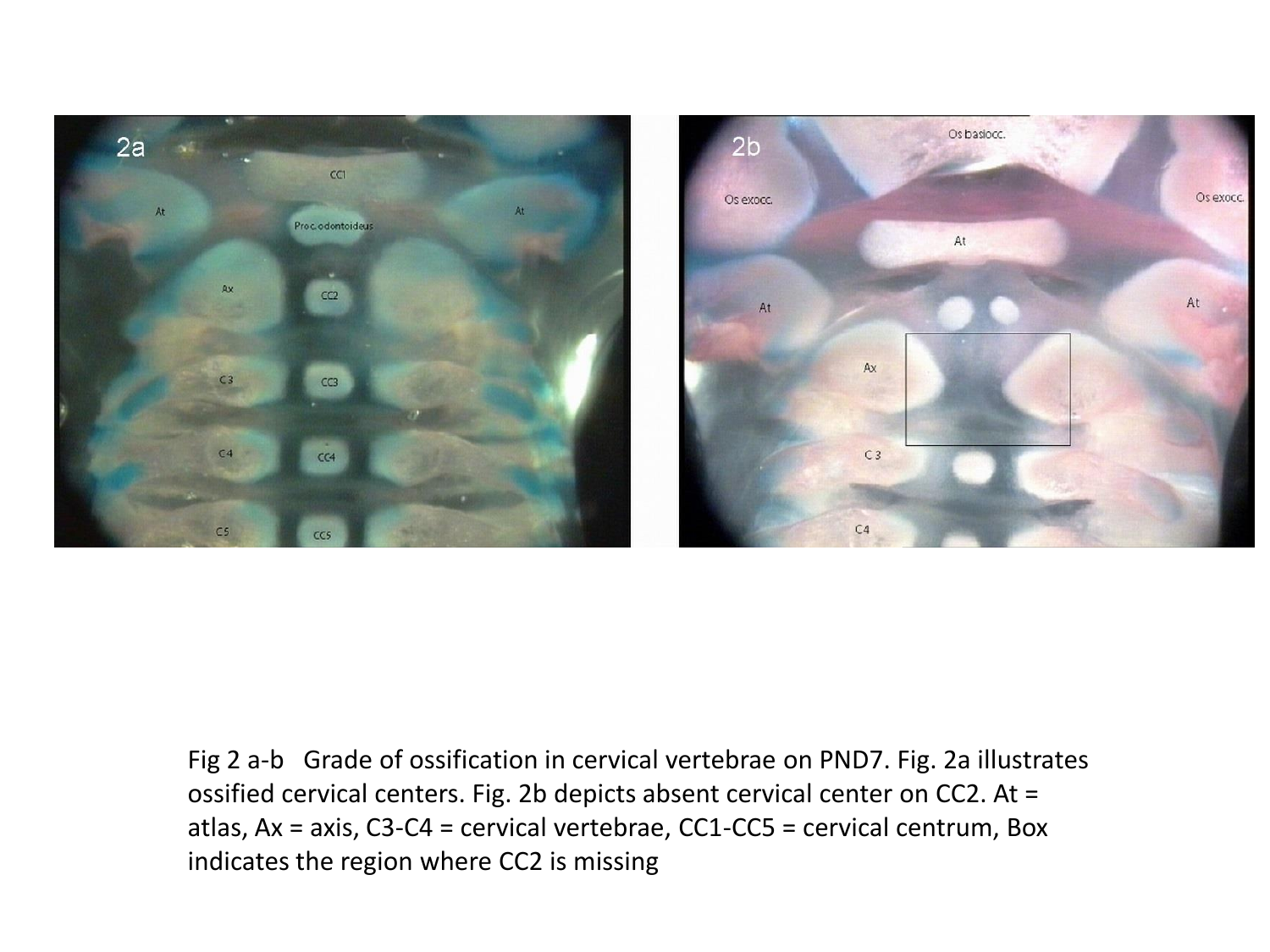

Fig 3. a-b Grade of ossification in cervical vertebrae on PND21. Fig. 3a shows ossified cervical centers. Fig. 3b The box indicates the absent cervical center on CC4. At = atlas,  $Ax = axis$ , C3-C7 = cervical vertebrae.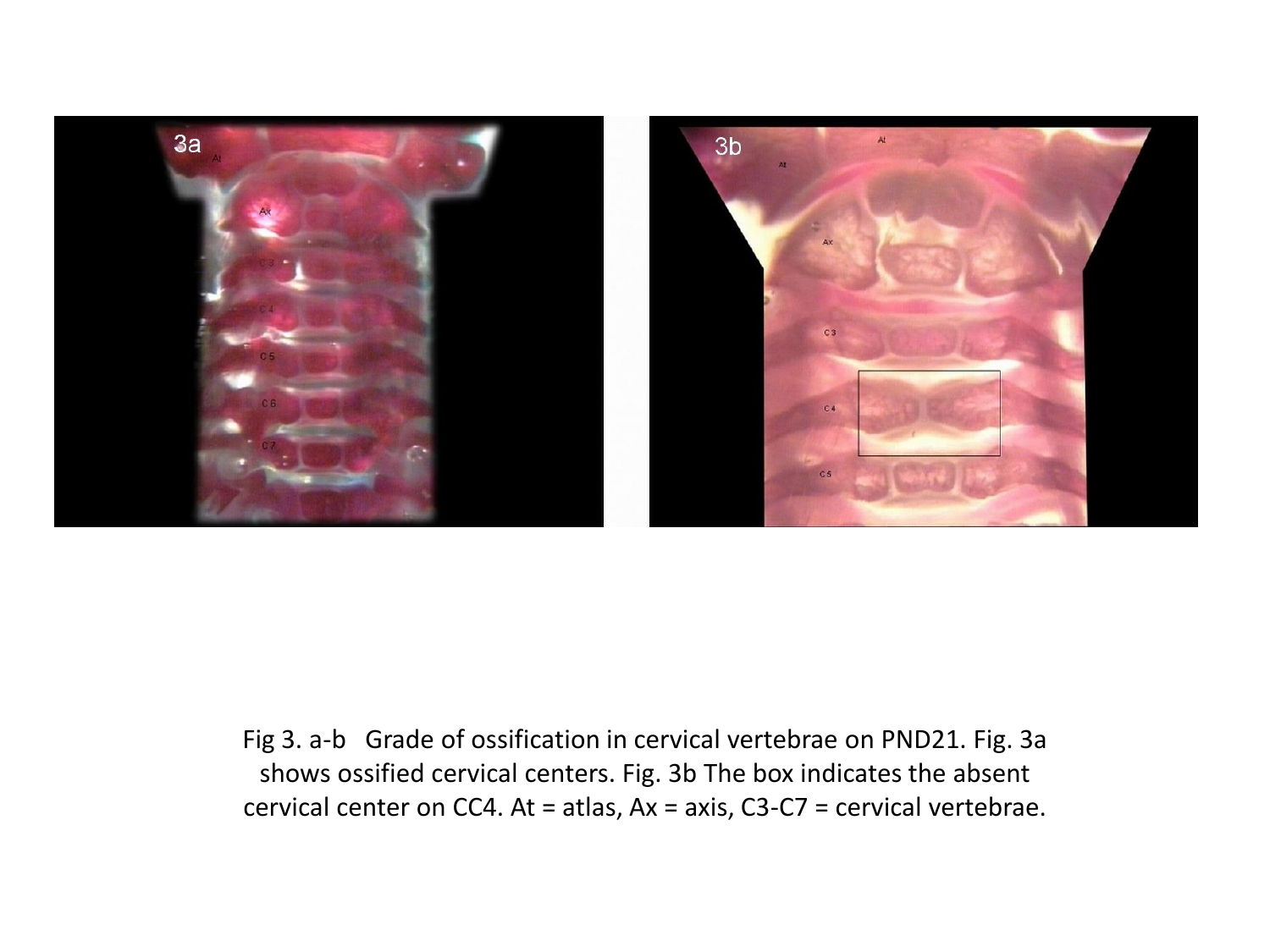## Results: thoracic vertebrae

#### Treatment: FUDR

|                         |                         |           | <b>GD 21</b> |           |           | PND <sub>7</sub> |           |           | <b>PND 21</b> |          |
|-------------------------|-------------------------|-----------|--------------|-----------|-----------|------------------|-----------|-----------|---------------|----------|
|                         |                         |           |              |           |           |                  |           |           |               | Vertebra |
|                         |                         |           | Vertebrae    | Vertebrae |           | Vertebrae        | Vertebrae |           | Vertebrae     | e        |
| <b>Region</b>           | Anomaly                 | Examined  | with         | with      | Examined  | with             | with      | Examined  | with          | with     |
|                         |                         | Vertebrae | Anomaly      | Anomaly   | Vertebrae | Anomaly          | Anomaly   | Vertebrae | Anomaly       | Anomaly  |
|                         |                         | (n)       | (n)          | $(\%)$    | (n)       | (n)              | $(\% )$   | (n)       | (n)           | (%)      |
| <b>Thoracic centrum</b> | unossified              | 3029      | 77           | 2.54      | 4004      | 0                | 0.00      | 3562      | 0             | 0.00     |
|                         | asymmetric ossification | 2952      | 281          | 9.52      | 4004      |                  | 0.02      | 3562      | 0             | 0.00     |
|                         | bipartite ossification  | 2952      | 1347         | 45.63     | 4004      | 207              | 5.17      | 3562      | 107           | 3.00     |
|                         | dumbbell-shaped         | 2952      | 130          | 4.40      | 4004      | 57               | 1.42      | 3562      | 74            | $2.08*$  |
|                         | hemicentric             | 2952      | 37           | 1.25      | 4004      | 0                | 0.00      | 3562      | 0             | 0.00     |
|                         | misshapen               | 2952      | 4            | 0.14      | 4004      | 0                | 0.00      | 3562      | 3             | 0.08     |

\* p < 0.05 one-tailed Yates' continuity corrected chi-square test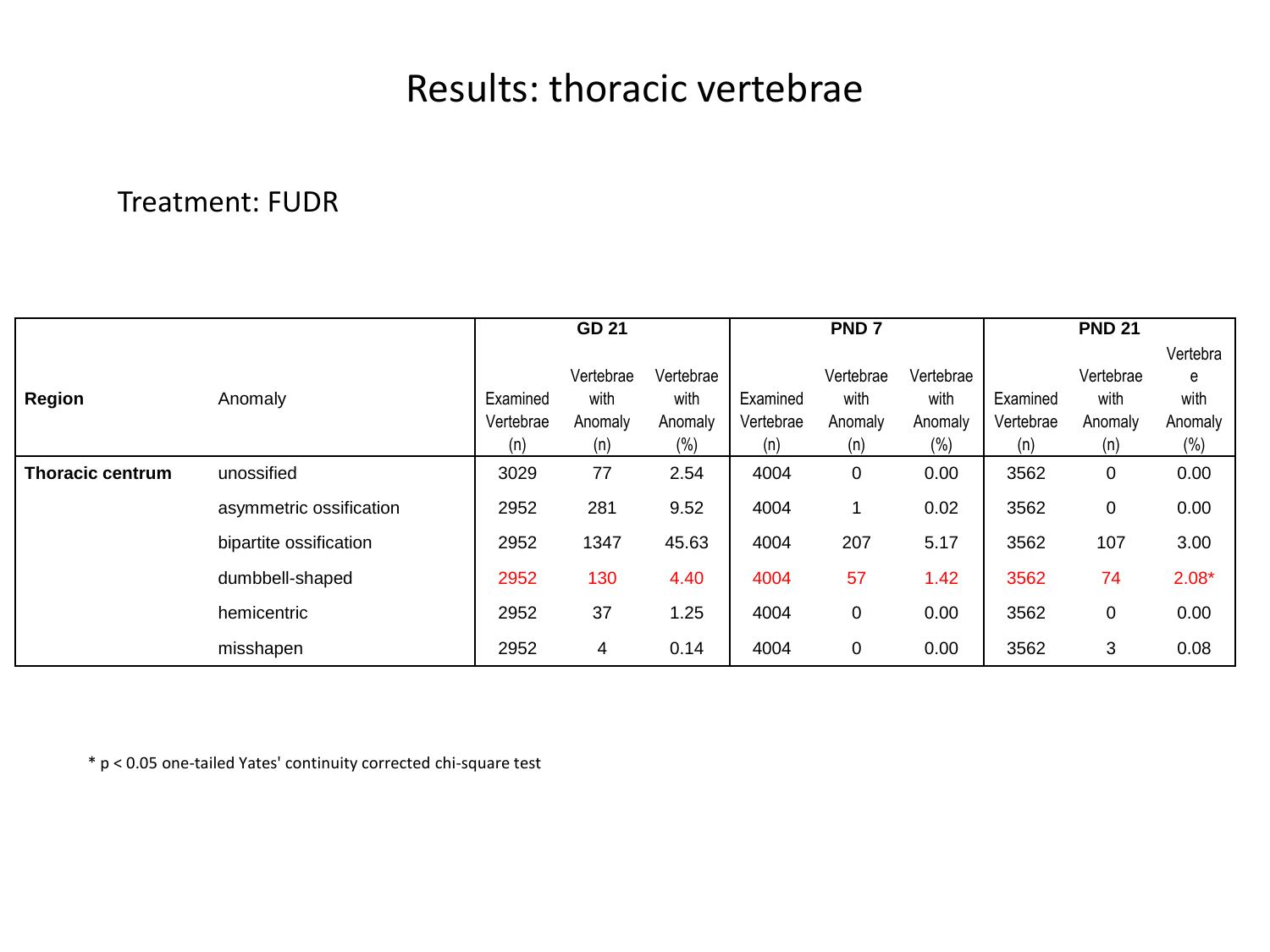# Results: lumbar vertebrae

#### Treatment: FUDR

|                |                         |          | <b>GD 21</b> |           |          | PND <sub>7</sub> |          |           | <b>PND 21</b> |          |
|----------------|-------------------------|----------|--------------|-----------|----------|------------------|----------|-----------|---------------|----------|
|                |                         |          | Vertebra     |           |          |                  | Vertebra |           | Vertebra      | Vertebra |
|                |                         | Examine  | e            | Vertebrae | Examine  | Vertebrae        | e        | Examine   | e             | e        |
| <b>Region</b>  | Anomaly                 | d        | with         | with      | d        | with             | with     | d         | with          | with     |
|                |                         | Vertebra | Anomaly      | Anomaly   | Vertebra | Anomaly          | Anomaly  | Vertebrae | Anomaly       | Anomaly  |
|                |                         | e(n)     | (n)          | $(\%)$    | e (n)    | (n)              | (%)      | (n)       | (n)           | $(\%)$   |
| Lumbar centrum | unossified              | 1398     | 68           | 4.86      | 1848     | $\mathbf{0}$     | 0.00     | 1644      | $\mathbf 0$   | 0.00     |
|                | asymmetric ossification | 1330     | 115          | 8.65      | 1848     | 7                | 0.38     | 1644      | $\mathbf 0$   | 0.00     |
|                | misshapen               | 1330     | 340          | 25.56     | 1848     | 44               | 2.38     | 1644      | 29            | 1.76     |
|                |                         |          |              |           |          |                  |          |           |               |          |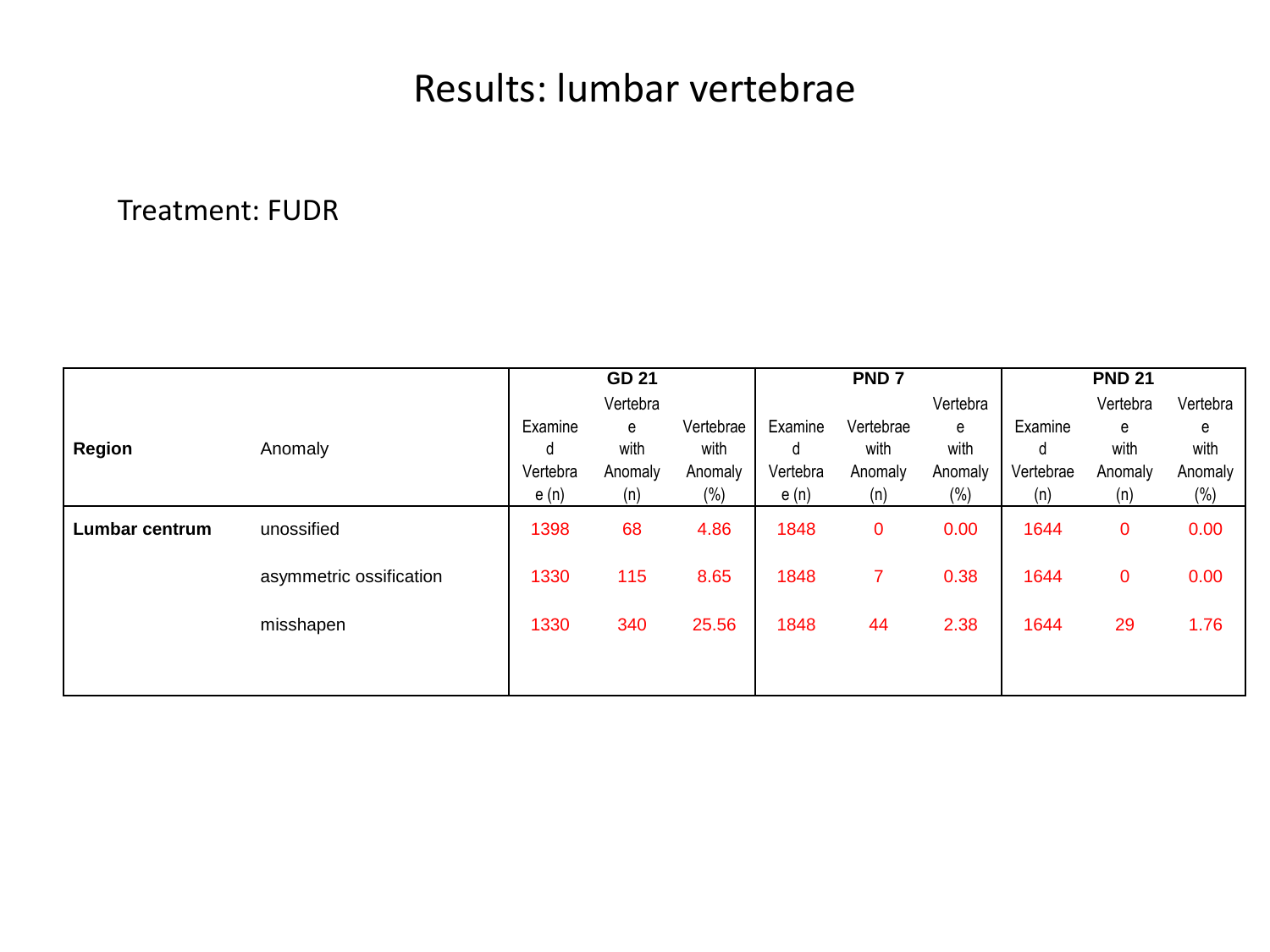## Results: sacral vertebrae

#### Treatment: FUDR

|                |                         |           | <b>GD 21</b> |           |           | PND <sub>7</sub> |           |           | <b>PND 21</b> |           |
|----------------|-------------------------|-----------|--------------|-----------|-----------|------------------|-----------|-----------|---------------|-----------|
|                |                         |           | Vertebrae    | Vertebrae |           | Vertebrae        | Vertebrae |           | Vertebrae     | Vertebrae |
| <b>Region</b>  | Anomaly                 | Examined  | with         | with      | Examined  | with             | with      | Examined  | with          | with      |
|                |                         | Vertebrae | Anomaly      | Anomaly   | Vertebrae | Anomaly          | Anomaly   | Vertebrae | Anomaly       | Anomaly   |
|                |                         | (n)       | (n)          | (%)       | (n)       | (n)              | (%)       | (n)       | (n)           | $(\%)$    |
| Sacral centrum | unossified              | 932       | 155          | 16.63     | 1232      | 0                | 0.00      | 1096      |               | 0.09      |
|                | asymmetric ossification | 777       | 20           | 2.57      | 1232      | 3                | 0.24      | 1095      |               | 0.09      |
|                | bipartite ossification  | 777       | 42           | 5.41      | 1232      | 22               | 1.79      | 1095      | 10            | 0.91      |
|                | hemicentric             | 777       | 55           | 7.08      | 1232      | 4                | 0.32      | 1095      | 0             | 0.00      |
|                | misshapen               | 777       | 57           | 7.34      | 1232      | 6                | 0.49      | 1095      | 0             | 0.00      |
| Sacral arch    | misshapen               | 932       | 81           | 8.69      | 1232      | $\overline{2}$   | 0.16      | 1096      | 0             | 0.00      |

\* p < 0.05 one-tailed Yates' continuity corrected chi-square test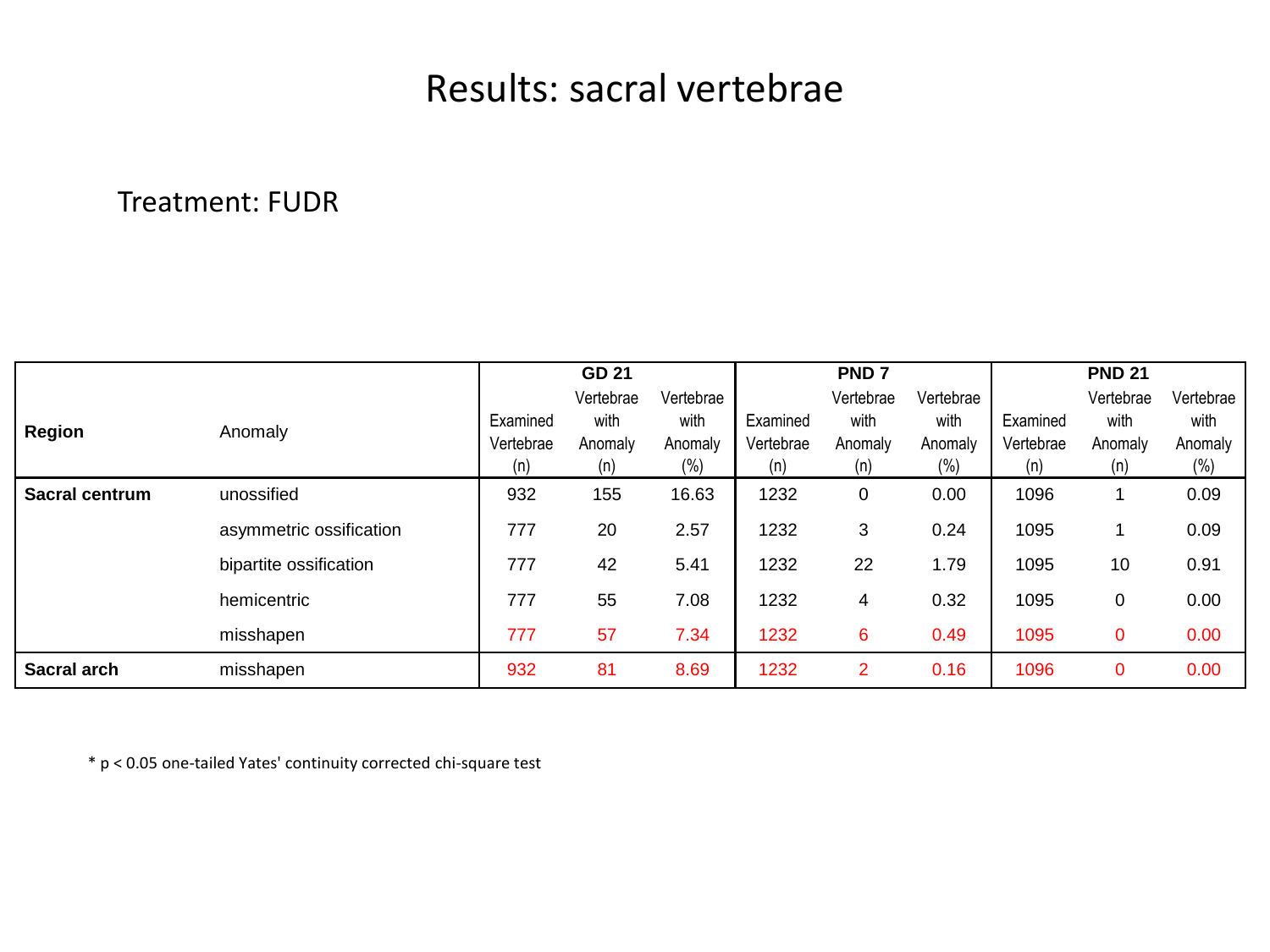# Suggestions for classification Variation

### **Variations: anomalies did not persist up to PND21**

- Unossified
- Asymmetric ossification
- Bipartite ossification
- Hemicentric
- •
- Misshapen: in thoracic, lumbar and sacral region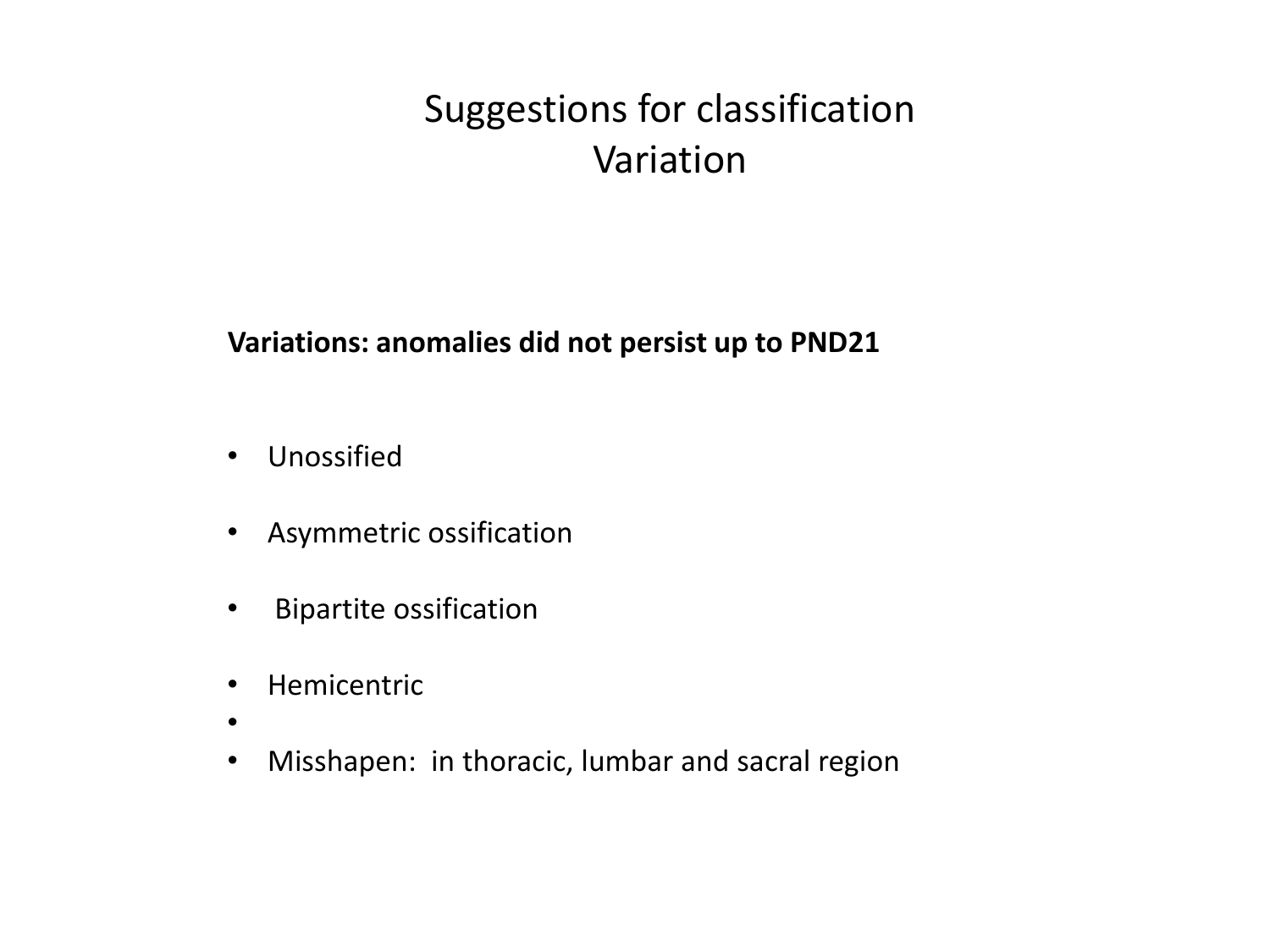# Suggestions for classification Malformation

#### **Malformation: anomalies were persistent up to PND 21**

- Cervical vertebra centrum dumbbell-shaped
- Lumbar centrum supernumerary sinister/dexter/sinister+dexter
- Misshapen: in cervical region?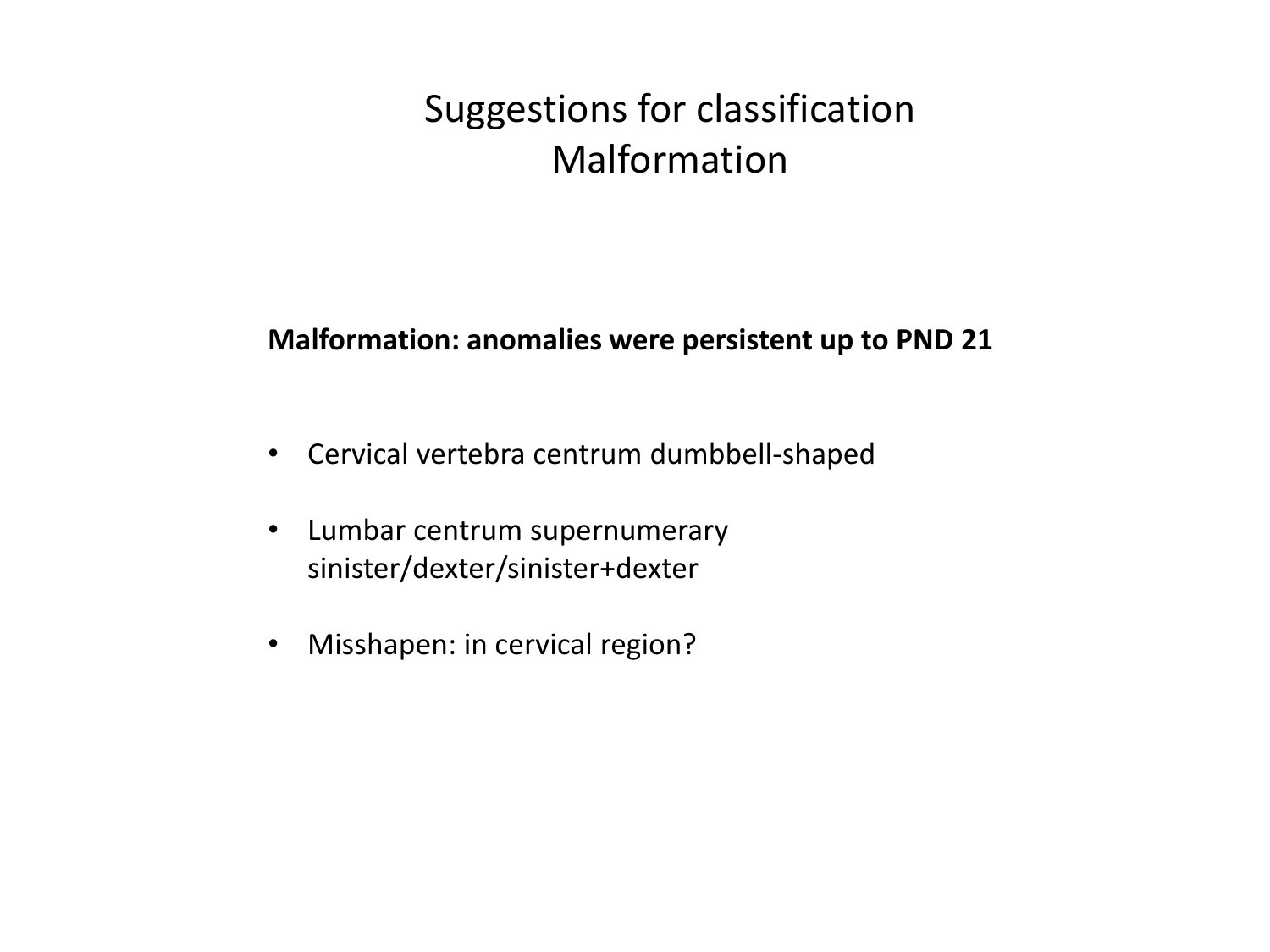### Perspective for future approach

- Currently no guidelines existent for studies of postnatal fate of anomalies
- Guidelines are needed for well-founded classification
- Inclusion in existing guidelines? E.g. Extended One-Generation study?
- No additional animals should be used
- Applicable and reproducible in every lab
- Timepoint/age at evaluation?